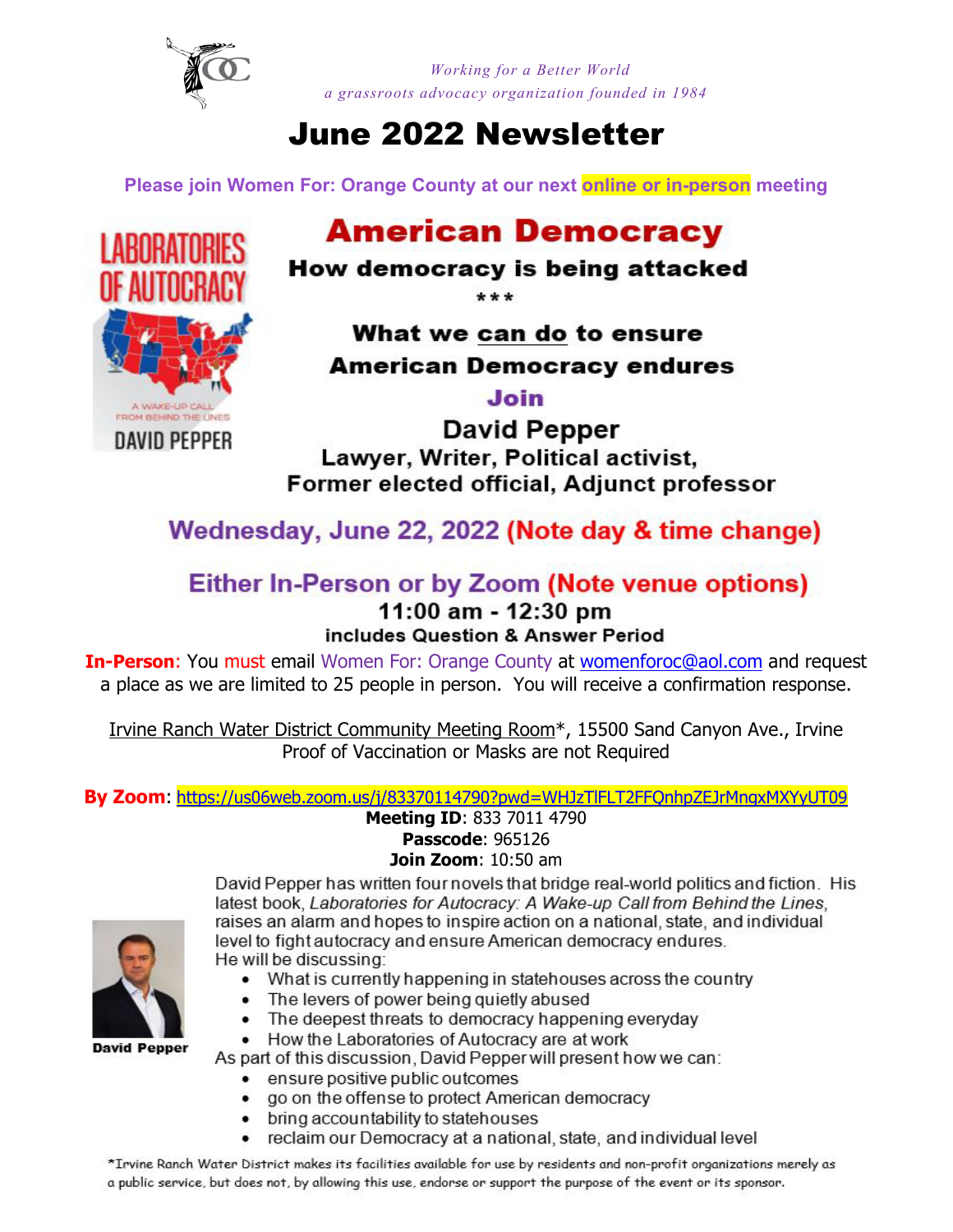**Another May meeting, we hope you will consider attending** 

#### **Americans United for Separation of Church and State-OC Saturday, June 18th, 4 pm Zoom ONLY**

Webinar on Banned Books - Censorship on the Rise From: [www.everylibrary.org](http://www.everylibrary.org/) - A powerful conversation introduced by Every Library Executive Director John Chrastka

To Join Zoom: Register at<https://www.mobilize.us/au/event/456162/>

For more information, [www.au-oc.org](http://www.au-oc.org/)

\*\*\*\*\*\*\*\*\*\*\*\*\*\*\*\*\*\*\*\*\*\*\*

Follow-up to May Meeting:

### **Moms Demand Action in Orange County** with **Patricia Boe**

Please check our website [http://womenfororangecounty.org](http://womenfororangecounty.org/) for meeting recordings.

**CA - OC - March for our Lives Rally**

Saturday, June 11, 12 pm Pearson Park, Anaheim Sign-up for Event: https://act.everytown.org/event/moms-demand-action-event/45435/signup/?source=&akid=&zip=

**\*\*\*\*\*\*\*\*\*\*\*\*\*\*\*\*\*\*\*\*\*\*\***

## **2022 Calendar**

We will continue to email our monthly newsletters and meeting flyers.

**Online meetings** will take place on the 3<sup>rd</sup> Monday of the month, 2 - 3:30 pm, via Zoom. **Hybrid meetings**, in-person AND on Zoom, will take place on the 3rd Wednesday of the month, 11 am - 12:30 pm at the Irvine Ranch Water District Duck Club

Please note that meeting topics, locations, and/or dates may change if our speakers or panelists have unavoidable changes in their schedules.

> We are proud and excited to announce the return of our Suffrage Day Luncheon and The Great American Write-In

> > **July** - Summer Break

**Suffrage Day Luncheon** - **Sunday, August 21, 2022** at The Hacienda

**September** - League of Women Voters' Ballot Propositions

**October** - To Be Determined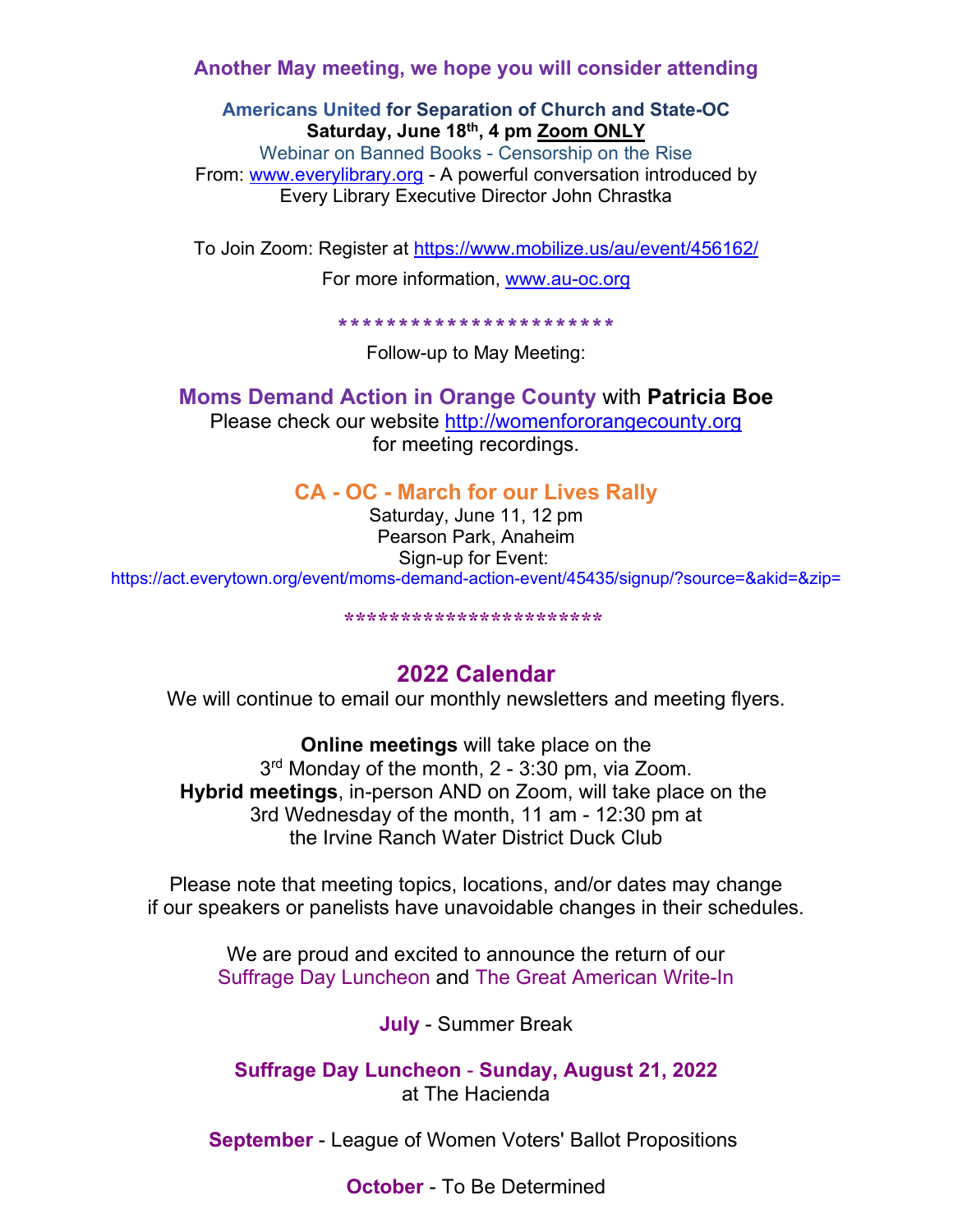**November** - To Be Determined **December** - Winter Break

**The Great American Write-In** at The Delhi

Will be postponed for the last time to the **Spring of 2023** to gain maximum effectiveness by happening after the Fall 2022 election.

\*\*\*\*\*\*\*\*\*\*\*\*\*\*\*\*\*\*\*\*\*\*\*

### **Membership**

Women For: Orange County 2022 membership letter:<https://bit.ly/3vBMDg1>

If you would like to renew your membership or are not a current member and would like to join, go to [http://www.womenfororangecounty.org](http://www.womenfororangecounty.org/) *membership*, then print the membership application, fill it in, and mail it with your check to:

#### **W4OC**

P.O. Box 5402 Irvine, CA 92626-4502

Annual membership dues remain at \$40.00 and \$20.00 for students/low-income individuals.

As always, any donation will be gratefully accepted and are much appreciated. Thank you for your continued support.

# \*\*\*\*\*\*\*\*\*\*\*\*\*\*\*\*\*\*\*\*\*\*\*

**Legislative Update for 2022** 

Women For: Orange County supports the following legislative bills. **\*\*** Denotes new legislation involvement since last Newsletter

**AB 2203** (Luz Rivas) Fair employment and housing protections: credit reports Update: 45/26/22 Ordered to inactive file at request of Assembly Member Luz Rivas [https://leginfo.legislature.ca.gov/faces/billNavClient.xhtml?bill\\_id=202120220AB2203](https://leginfo.legislature.ca.gov/faces/billNavClient.xhtml?bill_id=202120220AB2203)

**AB 1949** (Low) Employees: bereavement leave Update: 5/27/22 in Senate for first reading https://leginfo.legislature.ca.gov/faces/billNavClient.xhtml?bill\_id=202120220AB1949

**SB 951** (Durazo) Unemployment insurance: disability insurance: paid family leave Update: 5/27/22 Passed to Assembly; read first time, in committee [https://leginfo.legislature.ca.gov/faces/billNavClient.xhtml?bill\\_id=202120220SB951](https://leginfo.legislature.ca.gov/faces/billNavClient.xhtml?bill_id=202120220SB951)

#### Although not legislation, Women For: Orange County has also supported: **\*\*Regional Advance Mitigation Policy** Framework (**RAMP**)

Support letter sent to Southern California Association of Governments (SCAG). This program seeks to mitigate impacts of proposed projects in advance thus streamlining permits and protecting and restoring the environment. The potential is for a \$1 billion conservation investment in Southern California ecosystems.

\*\*\*\*\*\*\*\*\*\*\*\*\*\*\*\*\*\*\*\*\*\*\*